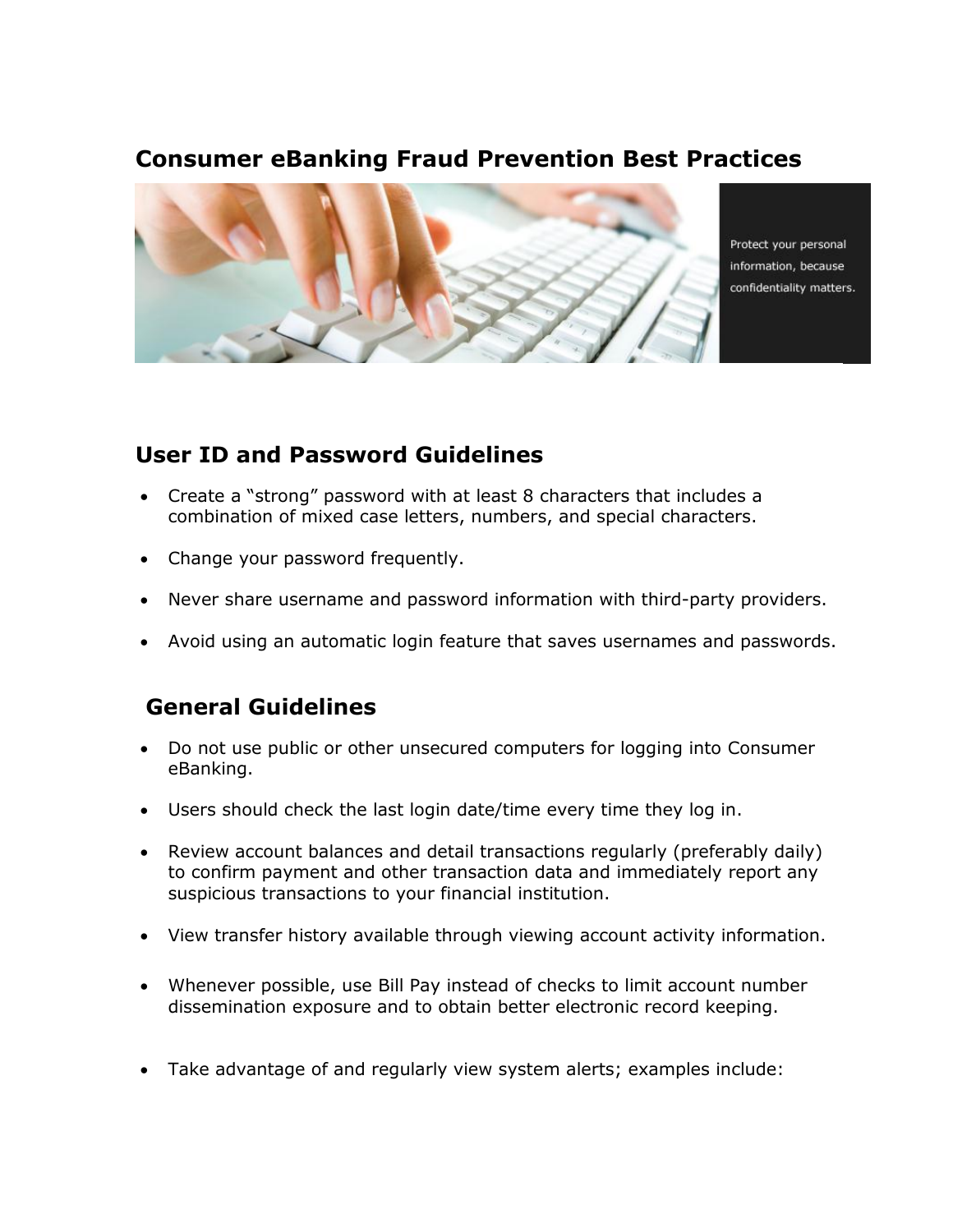- Balance alerts
- Transfer alerts
- Password change alerts
- Do not use account numbers, your social security number, or other account or personal information when creating account nicknames or other titles.
- Whenever possible, register your computer to avoid having to re-enter challenge questions and other authentication information with each login.
- Review historical reporting features of your online banking application on a regular basis to confirm payment and other transaction data.
- Never leave a computer unattended while using Consumer eBanking.
- Never conduct banking transactions while multiple browsers are open on your computer.

# **Tips to Avoid Phishing, Spyware and Malware**

- Do not open e-mail from unknown sources. Be suspicious of e-mails purporting to be from a financial institution, government department, or other agency requesting account information, account verification, or banking access credentials such as usernames, passwords, PIN codes, and similar information. Opening file attachments or clicking on web links in suspicious e-mails could expose your system to malicious code that could hijack your computer.
- Never respond to a suspicious e-mail or click on any hyperlink embedded in a suspicious e-mail. Call the purported source if you are unsure who sent an email.
- If an e-mail claiming to be from your financial organization seems suspicious, checking with your financial organization may be appropriate.
- Install anti-virus and spyware detection software on all computer systems. Free software may not provide protection against the latest threats compared with an industry standard product.
- Update all of your computers regularly with the latest versions and patches of both anti-virus and anti-spyware software.
- Ensure computers are patched regularly, particularly operating system and key applications.
- Install a dedicated, actively managed firewall, especially if using a broadband or dedicated connection to the Internet, such as DSL or cable. A firewall limits the potential for unauthorized access to your network and computers.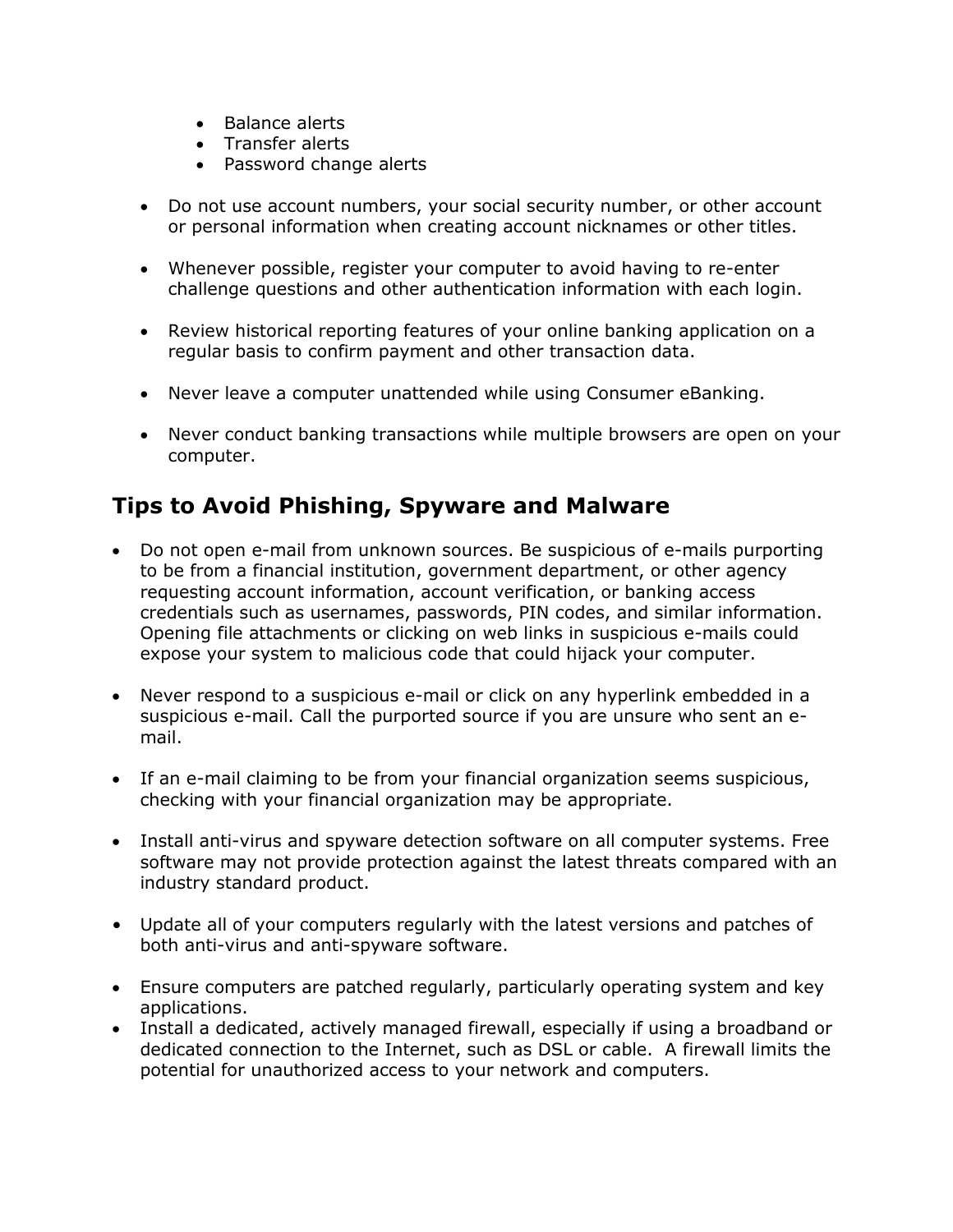- Check your settings and select, at least, a medium level of security for your browser.
- Clear the browser cache before starting any Consumer eBanking session to eliminate copies of web pages that have been stored on the hard drive. How the cache is cleared depends on the browser and version you are using. This function is generally found in the browser's preferences menu.
- Be advised that you will never be presented with a maintenance page after entering login credentials. Legitimate maintenance pages are displayed when first reaching the URL and before entering login credentials.
- Consumer eBanking does not use pop-up windows to display login messages or errors. They are displayed directly on the login screen.
- Consumer eBanking never displays pop-up messages indicating that you cannot use your current browser.
- Consumer eBanking error messages never include an amount of time to wait before trying to login again.
- Be advised that repeatedly being asked to enter your user ID or password are signs of potentially harmful activity.
- Being asked challenge questions if your computer was previously registered is a sign of potentially harmful activity.

#### **Tips for Wireless Network Management**

Wireless networks can provide an unintended open door to your network. Unless a valid business reason exists for wireless network use, it is recommended that all wireless networks be disabled. If a wireless network is to be used for legitimate business purposes, it is recommended that wireless networks be secured as follows:

- Change the wireless network hardware (router /access point) administrative password from the factory default to a complex password. Save the password in a secure location as it will be needed to make future changes to the device.
- Disable remote administration of the wireless network hardware (router / access point).
- If possible, disable broadcasting the network SSID.
- If your device offers WPA encryption, secure your wireless network by enabling WPA encryption of the wireless network. If your device does not support WPA encryption, enable WEP encryption.